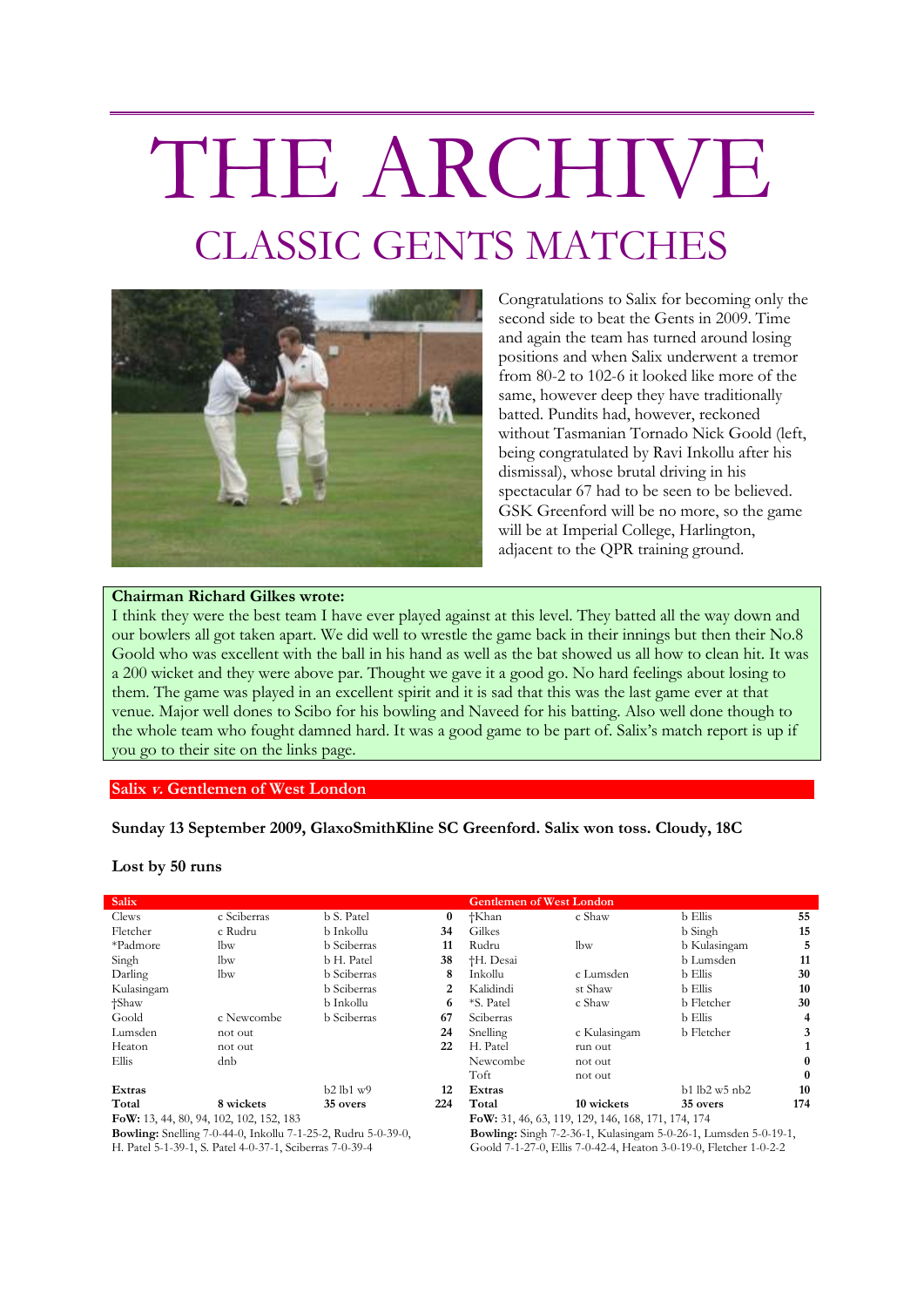## **Salix put Gents to the sword**

The Gents lost only their second game in 24 matches when they were blown away by brilliant Salix batting. It was going to take something special to beat the 2009 Gents in a 35 over game and three Salix batsmen provided it: the veteran Tony Fletcher, the elegant Kunwar Singh and the violent Tasmanian Nick Goold, whose 67 scored in only 11 overs at the crease transformed the match. When Salix lost four wickets quickly and stood at 102-6 in the 22nd. over the visitors were on top, but 122 quick runs then came to shatter Gent hopes. The truly impressive aspect of the innings, the highest against The Gents since 2006, was that it was achieved against a talented attack, lacking perhaps only Iqbal and Lalam from the best the visitors could possibly have fielded.

The warm sunshine of the Saturday had disappeared to leave the ground swathed in cloud with a biting northerly wind. This was to be the last game here and both sides were hopeful, Salix because of their inherent strength and excellent record against The Gents and the visitors because of the self-belief engendered by a record-busting season. The captain warned his men to be careful of extras. So it was, then, that Stuart Snelling opened the game with three wides. Inkollu had Clews caught by mid-on running in but Fletcher pulled and drove strongly, putting up his 34 in only 11 overs before holing out to long-on. Padmore, a centurion the previous week, became the hundredth wicket for Sciberras, who went on to take three more in a sound spell. Him apart, only Inkollu provided economy. Singh flourished in his tenover dig, striking seven fours, the same as Fletcher.

Although runs were coming at five an over, The Gents kept taking wickets and when Darling, Singh, Kulasingam and Shaw fell in five overs their tails were up. Enter Goold. Not since Village XI's youthful Roland Heyman (132) and Robert Jones (89) of Village XI pounded 215 in July 2006 has a Gent attack been subjected to such a venomous assault. He hit seven fours and three sixes, one off Rudru and two in successive balls off Sciberras. The innings was not chanceless, Newcombe putting down a couple of vicious drives in the deep, but he deserved his fifty and plaudits from team-mates and opponents. After Goold fell, Lumsden and Heaton carried on the assault.

The temperature plummeted and the light began to fail but The Gent fought a good fight. After four overs they were 29-0 but that was the only time they were ahead of the required rate. Khan's 55 glued the innings together and there were solid contributions down the order, but the task was just too great. A chasing score of 174 was far from shoddy, but still left the visitors 50 short. There were four wickets for the slow left-armer Ellis and no weak links in the bowling but the standout performer was, once more, Goold, who was very tight. A flurry of wickets came in pitch darkness to add to the gaiety of nations, including the run out of Hemin Patel, who having made his ground forgot to ground his bat and was run out by a direct hit. Fielding twelve batsmen, The Gents were ten down and so Salix just failed to take all the wickets, an achievement reserved for only five of The Gents' 2009 opponents. The result was the right one and Gents were pleased to toast the victors after the match.

Salix's report was fair and continued the noble tradition, maintained to this day, of never mentioning an opponent by name.

"Part of me suspected, given our track record over the years, that losing the final ever match at Glaxo would somehow be apt; but boy did I want to win, probably more so than any other game I've ever played for Salix. And win we did, possibly by having one of the strongest teams that Salix can put out; nine of our 11 had scored a 50 and only wicket-keeper hadn't taken a wicket this season. After a little juggling with the batting order, Yesterday's Man and Monkey went out to bat, carefully seeing out the first few overs before the former spanked a few long hops for four to get the innings going. Unfortunately Monkey, obviously a little frustrated at not being able to spank a few himself, didn't last long and holed out to mid off. With the exception of Texas, who played a number of fine cut shots through the covers in a quickfire 38, the rest of the middle order didn't offer much on a relatively easy batting wicket and I was beginning to get nervous that we wouldn't reach the 200 minimum I felt we'd need. However, the Tassie Tornado, feeling a little aggrieved at batting No.8, hit an exceedingly quick 50 to put us back on course and then VCGC and Rog put a few bonus runs on the board down the order to see us reach a fairly hefty 224, our highest score for two years.